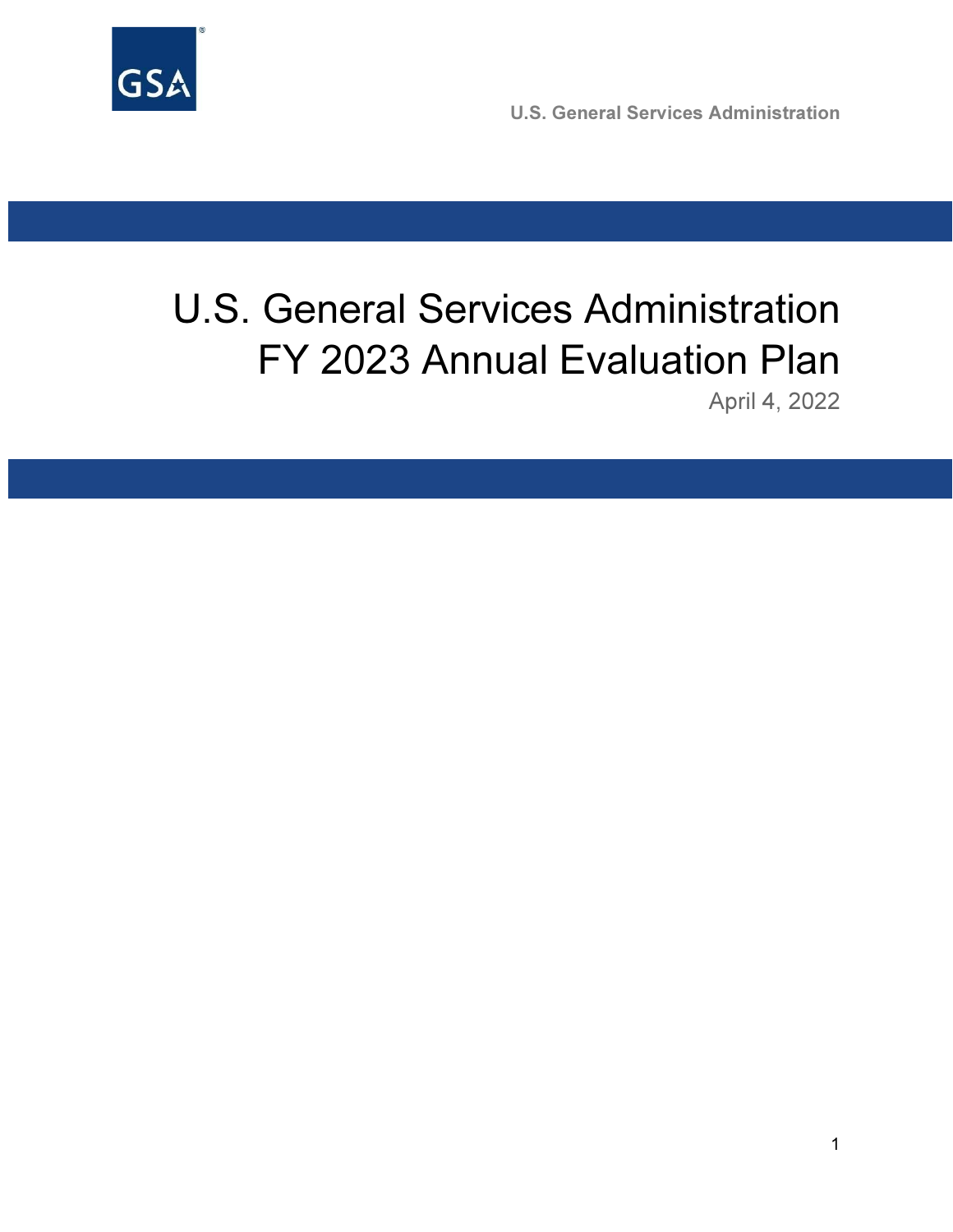## Table of Contents

| <b>Introduction</b>                                    | 3               |
|--------------------------------------------------------|-----------------|
| Evaluation Topic 1.1: Remote employee resources        | 6               |
| Evaluation Topic 1.2: Demand for Federal real property | 9               |
| <b>Learning Question 2: Acquisition</b>                | 12 <sup>°</sup> |
| Evaluation Topic 2.1: Reducing administrative barriers | 13              |
| <b>Learning Question 3: Digital Government</b>         | 15              |
| <b>Learning Question 4: Government Operation</b>       | 17              |
| Evaluation Topic 4.1: Greening of the fleet            | 19              |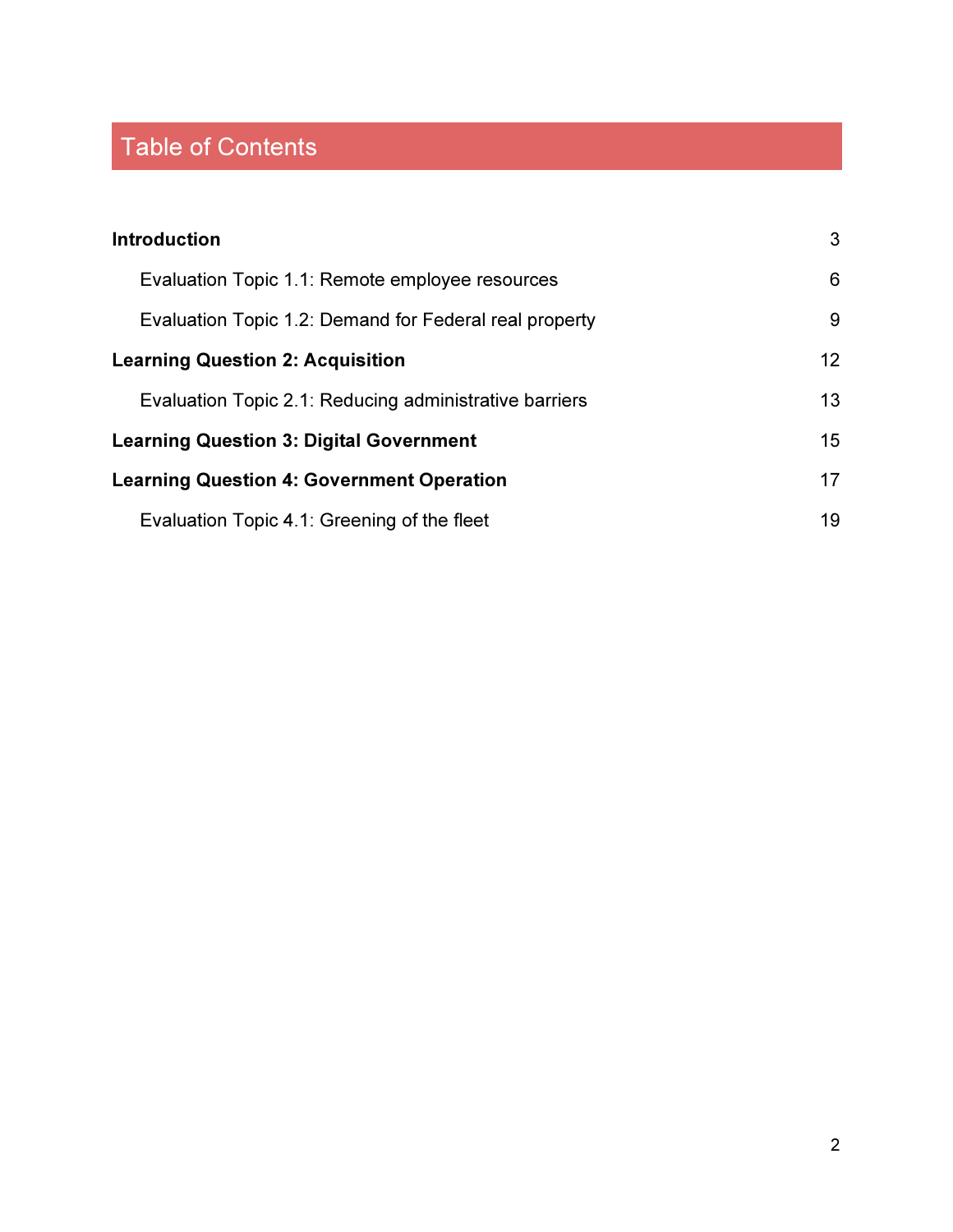### Introduction

The U.S. General Services Administration (GSA) is committed to ensuring a strong culture of evaluation, evidence-building, and learning. GSA's Learning Agenda and Annual Evaluation Plans set a series of agencywide learning targets in alignment with GSA's strategic objectives and in collaboration with varied offices across GSA.

GSA's Annual Evaluation Plan (AEP) is a set of priority evaluations that build on the GSA Learning Agenda. The AEP will support progress on the Learning Agenda; however, these efforts will also have additional and independent workstreams and thus not fully overlap. GSA will also continue planning these proposed efforts for FY 23 as more information becomes available on program implementation.

In developing the AEP, GSA engaged internal and external stakeholders. Internally this included key stakeholders from across the agency, as they advised and helped develop questions for inclusion in the AEP. Externally this included hearing insights shared by the Office of Management and Budget partners in the budget, performance, and evidence teams. GSA's Evaluation Officer (EO) worked closely with varied stakeholders with expertise in the program areas to ensure that the AEP is relevant, realistic, and meaningful. The EO convened an Evaluation Working Group to provide input into the criteria<sup>1</sup> to select priority<sup>2</sup> evaluations, review and rank potential evaluations against these criteria, and provide input into the final set of priority evaluations to comprise the AEP.

Given GSA's current capacity to support evaluation, there are some policy areas that are not included in the FY 2023 Annual Evaluation Plan. GSA strategically decided to continue prioritizing many of the learning activities started in FY 2022. Other priorities will be included in future Annual Evaluation Plans as GSA's evaluation capacity grows and we complete the cycle of ongoing, multi-year learning objectives. And new activities may be added off cycle, as needed and feasible.

GSA's FY 2023 AEP includes five priority evaluation topics, on varied policy and operational areas. These topics include:

- What resources are most important for supporting employees and teams in a remote work environment?
- What, if any, impact would increased reliance on flexible work policies have on the demand for Federal real property?

<sup>&</sup>lt;sup>1</sup> Criteria for determining priority evaluation: mandate, link to Learning Agenda, strategic priority, large program, external recommendation, administrator, administration, or OMB priority, priority evidence gap, feasibility.

 $2$  GSA uses the term "priority" as a proxy for "significant".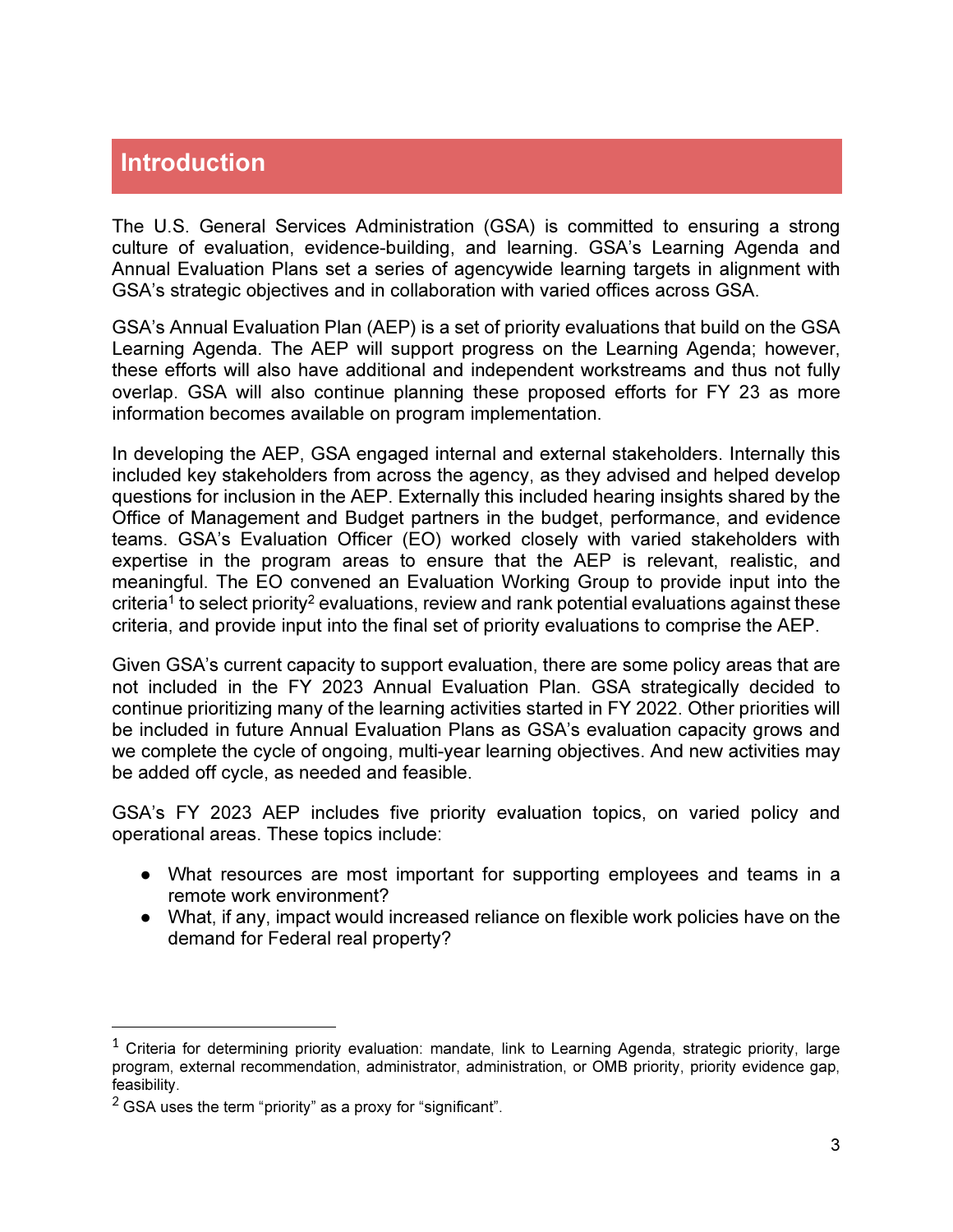- What acquisition program or policy changes can address and reduce administrative barriers for GSA customers, especially those that have a disproportionate impact on underserved communities?
- What programs or policies are effective at promoting greening of the fleet, including use of electric or other zero-emission vehicles?
- What strategies and technologies are most effective to efficiently operate and maintain Federal facilities and reduce adverse climate impacts from operations or from severe weather events?

Each priority evaluation topic includes a description of the case for evaluation, notes on possible evaluation approaches, methods and key data, anticipated challenges and solutions, and initial notes on dissemination of results.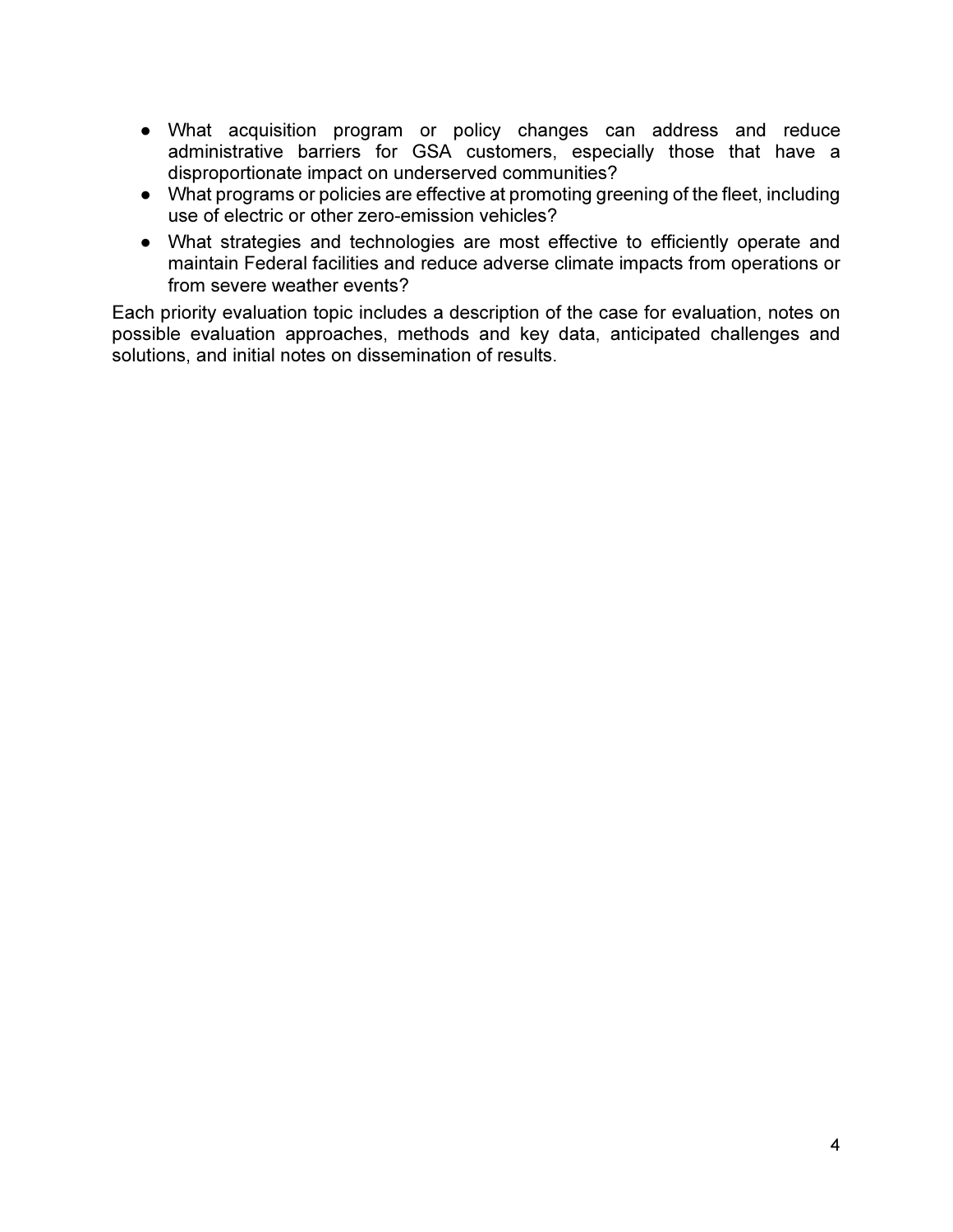### Learning Question 1: Real Estate Solutions

#### What technologies and solutions does the Federal workforce need to work effectively in a more responsive remote work setting?

#### **Context**

GSA is leading the Workplace 2030 (WP2030) initiative studying agencies' space usage during and before the COVID-19 pandemic and discussing evolving needs, which will drive long-term workspace solutions and decisions. Building on our FY 2021 progress, GSA will proactively and regularly engage customers to understand the changing mission needs and guide their workspace strategies based on their evolving needs. GSA will develop and deploy customer-driven solutions beginning in FY 2022, which will enable agencies to align people, processes, and tools. GSA will also continually monitor and quantify variables like space utilization and changing demand, which will enable GSA and agencies to make data-driven decisions. This initiative is critical to GSA's efforts to rightsize the Federal real estate footprint. Our work will examine the effects of distributed, virtual, and asynchronous work, rapid adaptations in information technology, and changes to interior space planning and building operations.

The ongoing Covid-19 pandemic has reshaped how the Federal government works, and likely will continue to do so as agencies navigate re-entry into offices. GSA has developed categorizations for all positions—remote eligible, on-site flexible, and on-site required and is planning for a significant proportion of its workforce to engage in a higher level of remote work than prior to the pandemic. Navigating the new reality of an increasingly hybrid future of work presents significant opportunities to understand how GSA can best support employees both when they are working remotely and working from an office. Evaluation Topic 1.2 focuses on learning how best to support employees when they are working remotely. Evaluation Topic 1.2 focuses on how GSA can best support on-site staff.

#### Strategic Objective

Develop and offer integrated space and virtual workspace options and services that maximize flexibility, particularly in anticipation of increased telework.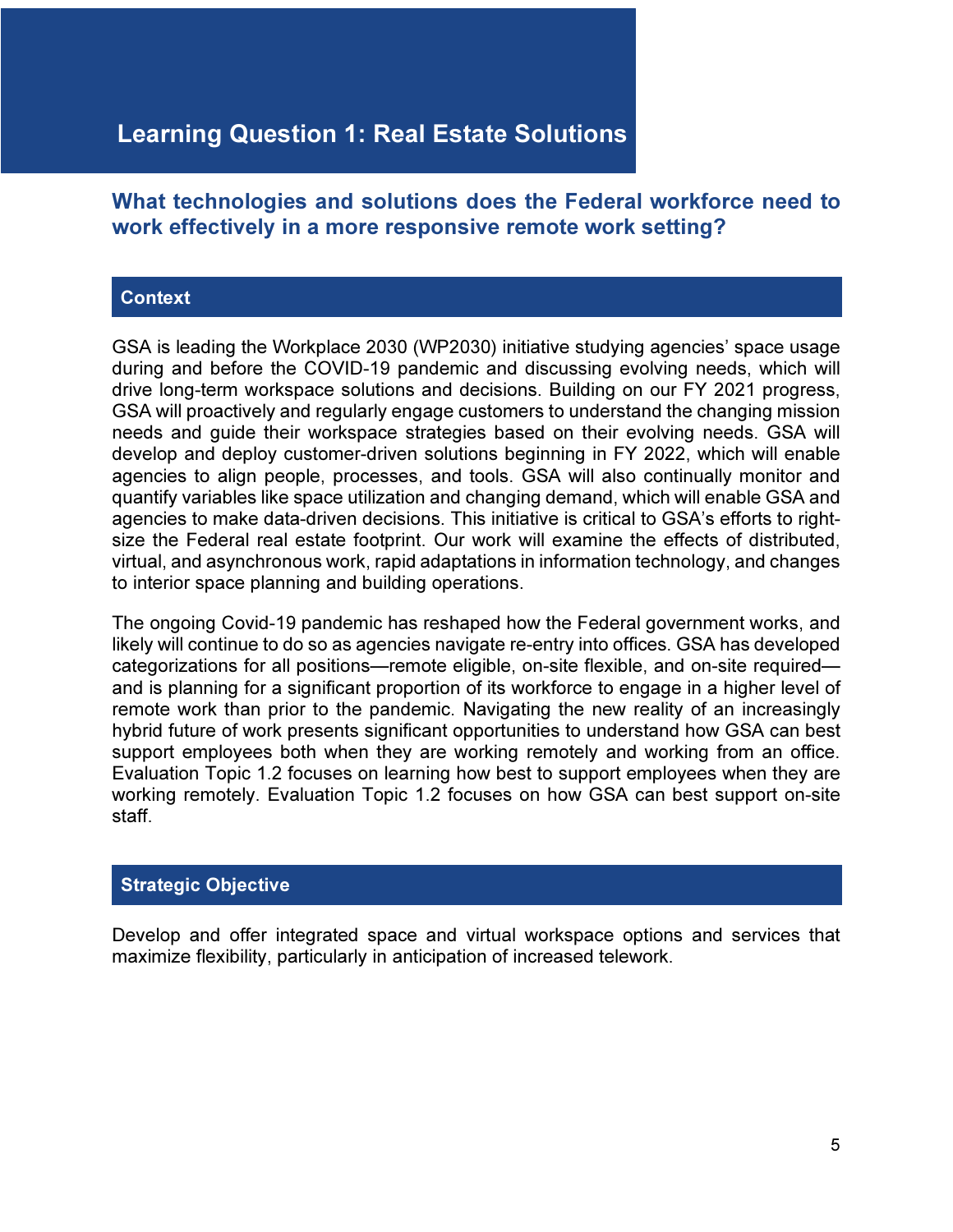### Evaluation Topic 1.1: Remote employee resources

#### What resources are most important for supporting employees and teams in a remote work environment?

#### **Overview**

GSA is planning evaluations to understand more about how providing office equipment to employees in remote locations can help to improve employee and agency outcomes. These pilot evaluations initially will be housed at GSA, but if the pilots go well, GSA may provide offerings to other Federal agencies in FY 2023 or later.

A WP2030 initiative called "Home Office in a Box" will be rolled out initially in late FY 2022. An implementation analysis focusing on initial use will be completed in early FY 2023. GSA evaluation leads will work with the Workplace 2030 team to assess the feasibility of embedding evaluation in either a larger rollout of remote equipment offerings, or on future iterations of the user experience.

GSA will continue to engage with the Office of Personnel Management (OPM) and other Federal agencies to understand where there are opportunities to learn from the re-entry period. While it is expected that by FY 2023 employees will have reached an equilibrium in terms of work location, there will continue to be possibilities for learning about tools and resources to better meet the needs of individual employees, teams, and managers.

#### Evaluation Questions

- Does the provisioning of home office equipment to GSA employees (e.g., chairs, monitors, keyboards, and mice) increase employee engagement, satisfaction, health, and productivity?
- How will the return to facilities impact GSA employee engagement, satisfaction, health, and productivity?
	- To what extent do team structures (e.g., all remote, hybrid, all in the office) affect individual outcomes (including equity), team outcomes, and agency outcomes?
- How do other, non-equipment support resources increase GSA employee and team engagement, satisfaction, and productivity?

#### Evaluation Approach and Timeline

● Evaluation of Home Office in a Box: a pilot of core Home Office in a Box functionality is planned for Q3/Q4 FY 2022 and will be made available to a group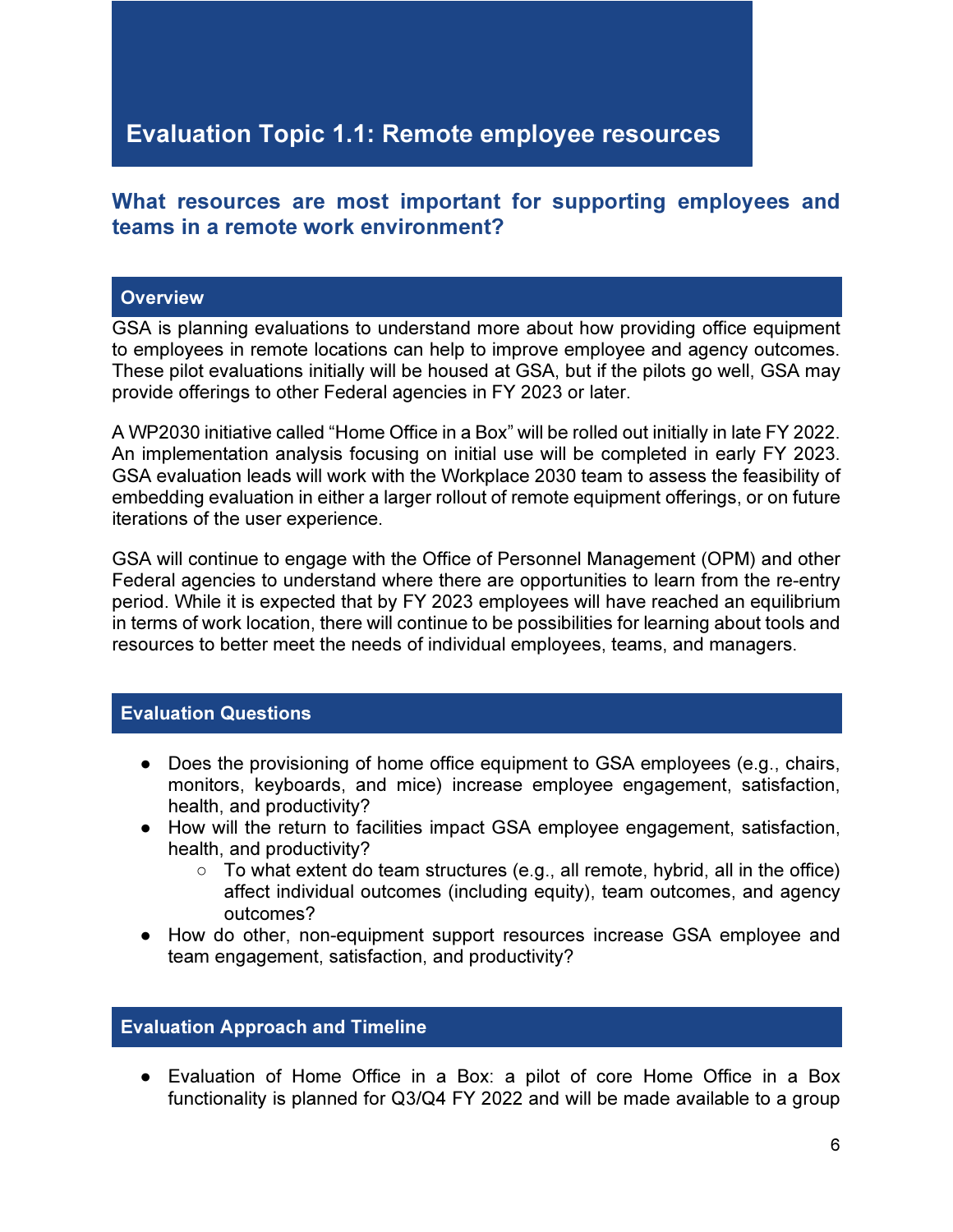of GSA employees. GSA evaluation leads are working with the project team to assess the feasibility of embedding an impact evaluation in the first-stage rollout of the program. Early implementation analysis is tentatively planned for late FY 2022 and extending to early FY 2023.

- The results of the Home Office in a Box pilot<sup>3</sup> will inform larger Federal service offerings. Scaling up remote service offerings will present an opportunity to build in evaluation, for example with a staggered rollout. The Home Office in a Box pilot will also allow for refining a theory of change to help understand the effects of scaling up even if a rigorous impact evaluation is not possible. If Home Office in a Box proves successful, a rollout to other agencies could begin in late FY 2022 or early FY 2023. GSA evaluation leads will work with PBS to embed evaluation in a wider rollout where possible, possibly with quasi-experimental methods.
- Evaluation of re-entry pilots: GSA is coordinating with OPM to plan for ongoing evaluations of the effects of additional remote and hybrid work offerings on recruitment, retention, and advancement of employees. In FY 2023 there will be opportunities for continuing evaluation, for example of different training products for managers of remote and hybrid teams or evaluating the effects of remote and hybrid positions on recruitment. Where there are different options for use of new service offerings, it may be possible to embed randomized control trials.

|                                                             |    | FY 2022 |                    |  | <b>FY 2023</b>                  |  | <b>FY 2024</b> |  | FY 2025 |    |  |       |  |
|-------------------------------------------------------------|----|---------|--------------------|--|---------------------------------|--|----------------|--|---------|----|--|-------|--|
| <b>Evaluation Activity</b>                                  | Q1 | Q2      | $\vert$ Q3 $\vert$ |  | $Q4$ Q1 Q2 Q3 Q4 Q1 Q2 Q3 Q4 Q1 |  |                |  |         | Q2 |  | Q3 Q4 |  |
| Evaluation of Home Office in a Box                          |    |         |                    |  |                                 |  |                |  |         |    |  |       |  |
| Evaluation of scaling remote equipment<br>service offerings |    |         |                    |  |                                 |  |                |  |         |    |  |       |  |
| Evaluation of re-entry pilots                               |    |         |                    |  |                                 |  |                |  |         |    |  |       |  |

#### Key Data and Information

Key data and information to support the evaluations outlined in Evaluation Topic 1.1 may include:

- User experience research to provide feedback on website design, product offerings, use cases for Home Office in a Box;
- Customer satisfaction surveys given to people who engage with the Home Office in a Box website, and targeted interviews with users;
- Purchase data from GSA Advantage can inform who purchases which products if possible, these data could be joined to human resources data to understand

 $3\,$  In this document "pilot" refers to the small-scale introduction of a new policy, process, or service offering and is not an evaluation activity or method.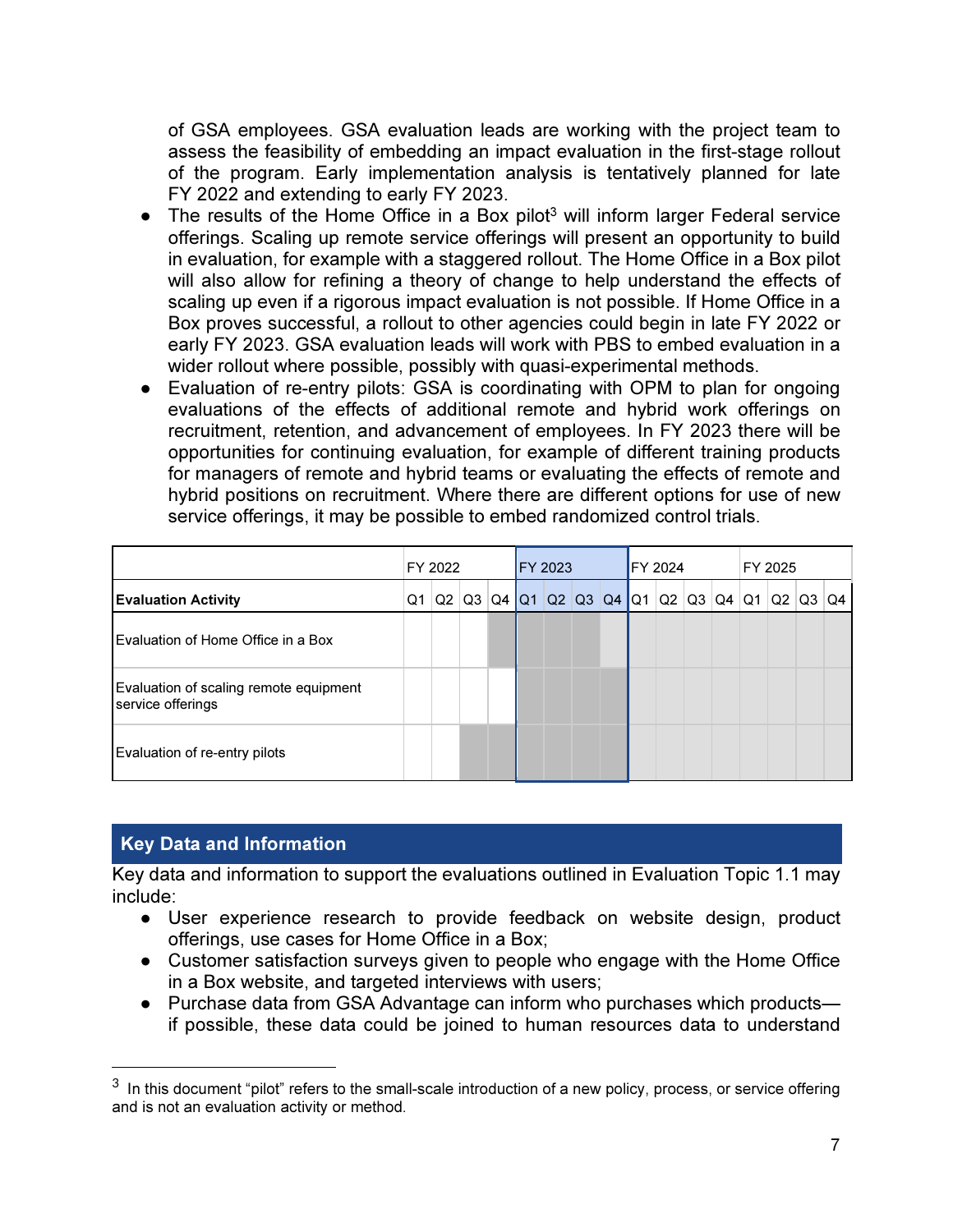more about equity in the program but would be either limited to GSA employees who participate or would require other agencies to share data;

- Google Digital Analytics Program data on website interactions to understand potential pain points;
- GSA employee daily check in data to understand patterns of remote and in-office work during the re-entry period and beyond.

#### Anticipated Challenges and Solutions

Measurement of employee outcomes is difficult. While it is possible to observe some outcomes related to recruitment, retention, and advancement, it is not currently possible to link measures of employee engagement and productivity to individuals. New data collections are likely necessary to collect adequate data to assess the effectiveness of remote work resources. Even still, it may be difficult to measure some concepts like overall productivity and employee efficiency for knowledge-based duties that do not lend themselves to easy methods of counting.

A second challenge is related to causal identification and likely selection issues. It is likely that some amount of employee choice will be allowed that will sort employees into those that for whatever reason are more inclined to work remotely or in the office. Simple comparisons of employees in different environments are likely to be biased.

#### Evidence Use and Dissemination

- Early evidence from an initial pilot of Home Office in a Box will inform adjustments to the service offering, with the ultimate goal to refine the program into a governmentwide offering.
- Evaluation of other remote work resources will build into a cycle of continuous improvement that assesses effectiveness of different options, updates service offerings in response to the evidence, and plans a new cycle of evaluation.
- Evaluations from FY 2023 re-entry pilots focused on the agency transition from maximum telework to a hybrid environment will continue with intermediate- and long-term outcome evaluation. These evaluations can help inform both whether telework policies should be updated to encourage different remote work choices versus in-office work choices.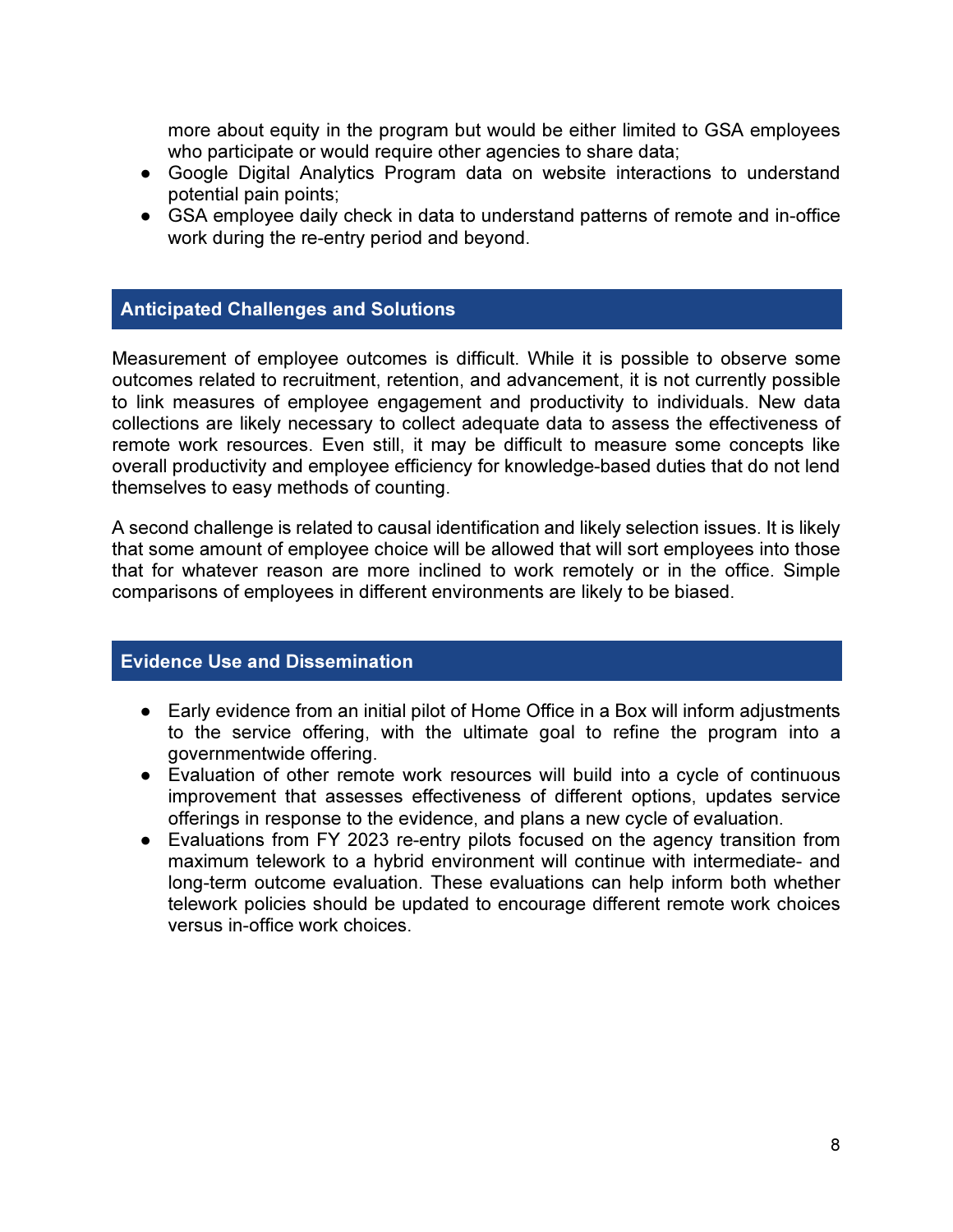### Evaluation Topic 1.2: Demand for Federal real property

#### What, if any, impact would increased reliance on flexible work policies have on the demand for Federal real property?

#### **Overview**

Even before, and now accelerated by, the COVID-19 pandemic, the workspace allocated per person is decreasing. The pandemic has demonstrated that telework is a viable option and that the future will include a mix of office-based work and telework. This presents a unique opportunity to restructure GSA's real property portfolio.

GSA will proactively and regularly engage customers to understand the changing mission needs and guide their workspace strategies based on their evolving needs. Beginning in FY 2022, GSA will develop and deploy customer-driven solutions, which will enable agencies to align people, processes, and tools. GSA will also continually monitor and quantify variables like space utilization and changing demand, which will enable GSA and agencies to make data-driven decisions. Evaluation Topic 1.2 focuses on these activities as a key component to right sizing the GSA's Federal real estate footprint.

GSA is leading the WP2030 initiative studying agencies' space use and discussing evolving needs, which will drive long-term workspace solutions. Through this effort, GSA has identified existing service offerings to expand, as well as new service offerings to provide, all of which are designed to strengthen Federal Government future workplace practices. Our work will examine the effects of distributed, virtual, and asynchronous work, rapid adaptations in information technology, and changes to interior space planning and building operations.

#### Evaluation Questions

- What features of new, adaptive workspace solutions satisfy customer needs and real estate demands in the short and medium term?
- What is the demand for PBS to provide novel real property services (for example, flexible, multi-office spaces), and how will that demand influence holding and reinvestment strategies for real property so that assets retained are viable and sustainable?
- How are space requirements changing in terms of needed space and use of space in a more flexible work environment?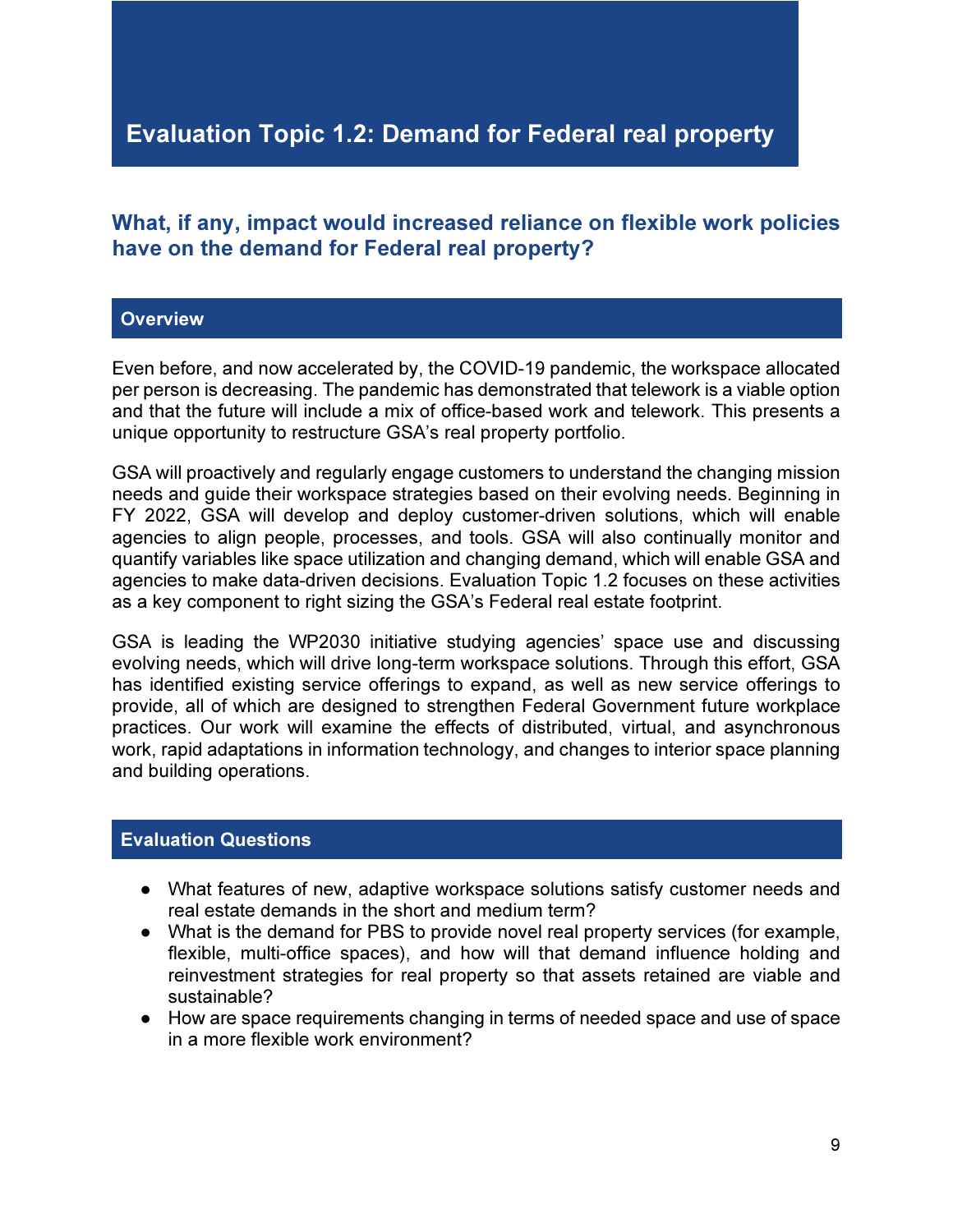#### Evaluation Approach and Timeline

- The Flex Hub concept provides a multi-agency, multi-functional office space that supplies a tailored set of resources to support different work styles (e.g., collaborative and contemplative) and needs (e.g., special-use resources like large format printers). A descriptive study and formative evaluation of the Flex Hub in FY 2022 will help GSA understand if the model can be scaled to additional locations. As additional locations are added, GSA will work with partner agencies to gather data that can potentially support outcome evaluation related not only to employee engagement but also on space requirements and financial implications.
- A descriptive study of space requirements data in FY 2022 will help to inform possible changes to tools used by agencies when determining space and use requirements. GSA evaluation leads will work with PBS to test the effectiveness of any changes to PBS tools, likely starting with formative evaluation methods.

|                                                                                     |    | FY 2022 |    |    | <b>IFY 2023</b> |                           |  | FY 2024 |  | FY 2025 |    |    |     |  |
|-------------------------------------------------------------------------------------|----|---------|----|----|-----------------|---------------------------|--|---------|--|---------|----|----|-----|--|
| <b>Evaluation Activity</b>                                                          | Q1 | Q2      | Q3 | Q4 |                 | $Q1$ Q2 Q3 Q4 Q1 Q2 Q3 Q4 |  |         |  | IQ1     | Q2 | Q3 | ∣Q4 |  |
| Descriptive study and/or formative evaluation<br>of office utilization applications |    |         |    |    |                 |                           |  |         |  |         |    |    |     |  |
| Outcome or impact evaluation of Flex Hub<br>concept                                 |    |         |    |    |                 |                           |  |         |  |         |    |    |     |  |
| Evaluation of space requirement tools                                               |    |         |    |    |                 |                           |  |         |  |         |    |    |     |  |

#### Key Data and Information

Key data and information to support Evaluation Topic 1.2 could include:

- User experience research to provide feedback on potential real property service offerings;
- New survey instruments to understand work preferences and needs distributed to GSA employees;
- Project planning data to understand other agencies' project space needs;
- Qualitative feedback on people's interaction with space in the first Flex Hub location;
- Occupancy (e.g., turnstile, daily check in survey, room reservation system) data to understand building usage.

#### Anticipated Challenges and Solutions

Both the Flex Hub model and potential changes to PBS tools likely will rely on a small number of buildings to test the concepts—one building is planned as a pilot location for Flex Hub, and two GSA regions will serve as the test beds for new space requirement tools. As such, inferences of how well the concepts are working will not be able to rely on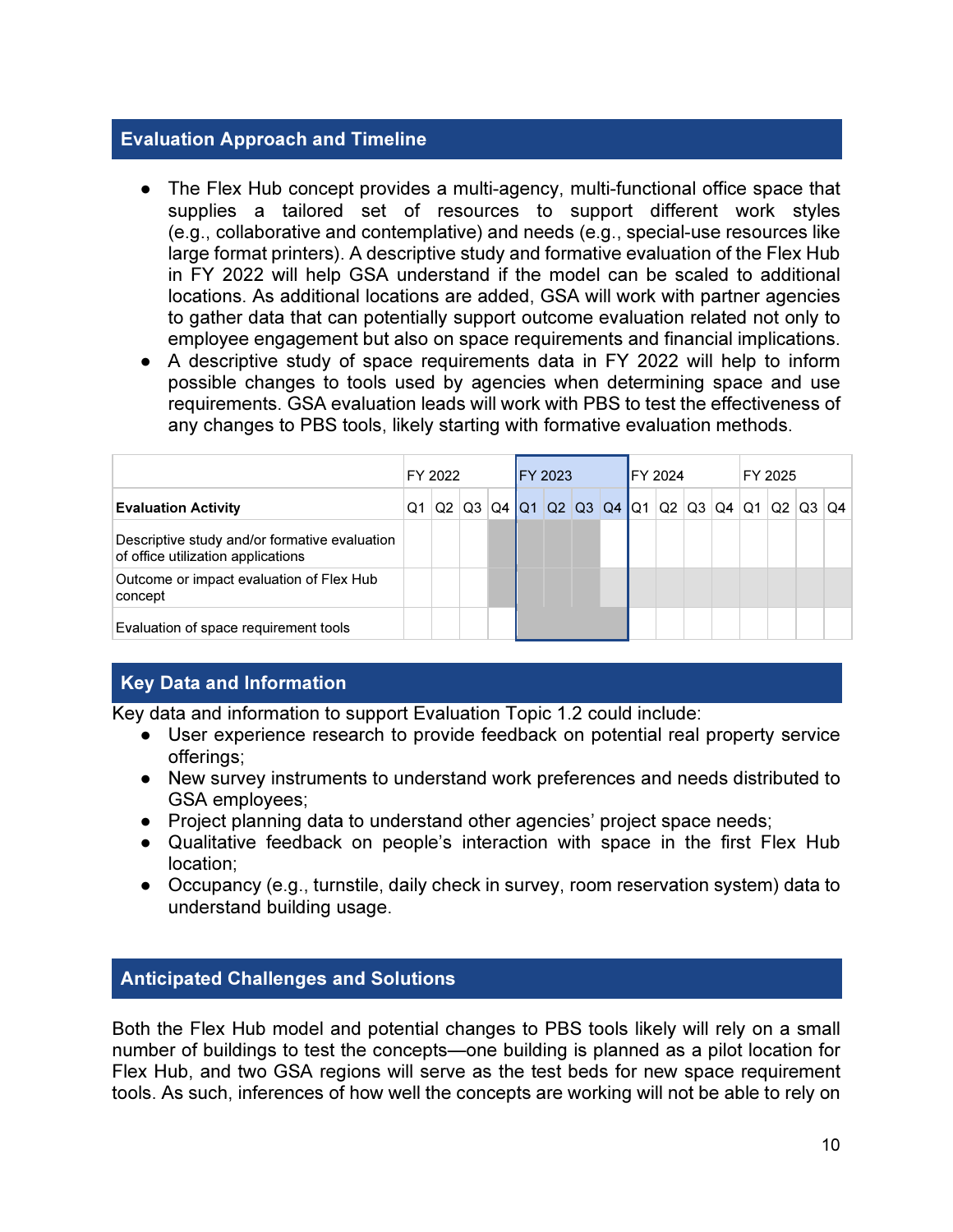statistical methods that rely on large sample inference and will need to make use of both quantitative and qualitative data paired with strong theoretical models (e.g., theory of change) to generate rigorous evidence. For example, an outcome evaluation of a onelocation pilot of Flex Hub could achieve success if employee's intended uses of the space are met and there is sufficient demand to justify GSA's investment. These outcomes could include using building occupancy data and reservation application data to understand the extent to which resources are being utilized and survey data to understand employee perception of how well the space is facilitating intended uses. These are examples of outcome and/or implementation evaluations which can provide valuable learning even though there is only one location selected for the initial Flex Hub pilot.

Learning from a pilot in a single building and among a specific group of employees likely creates some limitations to the generalizability of what is learned. The learning will be strengthened to the extent that evaluations can seek out both common-use cases and specific-edge cases of interest.

#### Evidence Use and Dissemination

GSA sees an opportunity to offer an integrated Federal real estate strategy, based on nearly two years of Federal employees working from home and in Federal buildings under GSA's jurisdiction, custody, or control during the COVID-19 pandemic. The evidence generated from these early-stage efforts will help to inform choices on a different set of space service offerings from GSA. For example, GSA will use this evidence to evolve and expand workspace solutions for agencies, including the development and deployment of an integrated set of services that blend real estate, people, and information technology. GSA will use this evidence to further partner with agencies to validate and expand solutions that meet customers' needs, including using a mix of on-site and remote work. Finally, this evidence will be used to develop and deploy the means to track space utilization so that agencies may make data-driven decisions about their future space needs.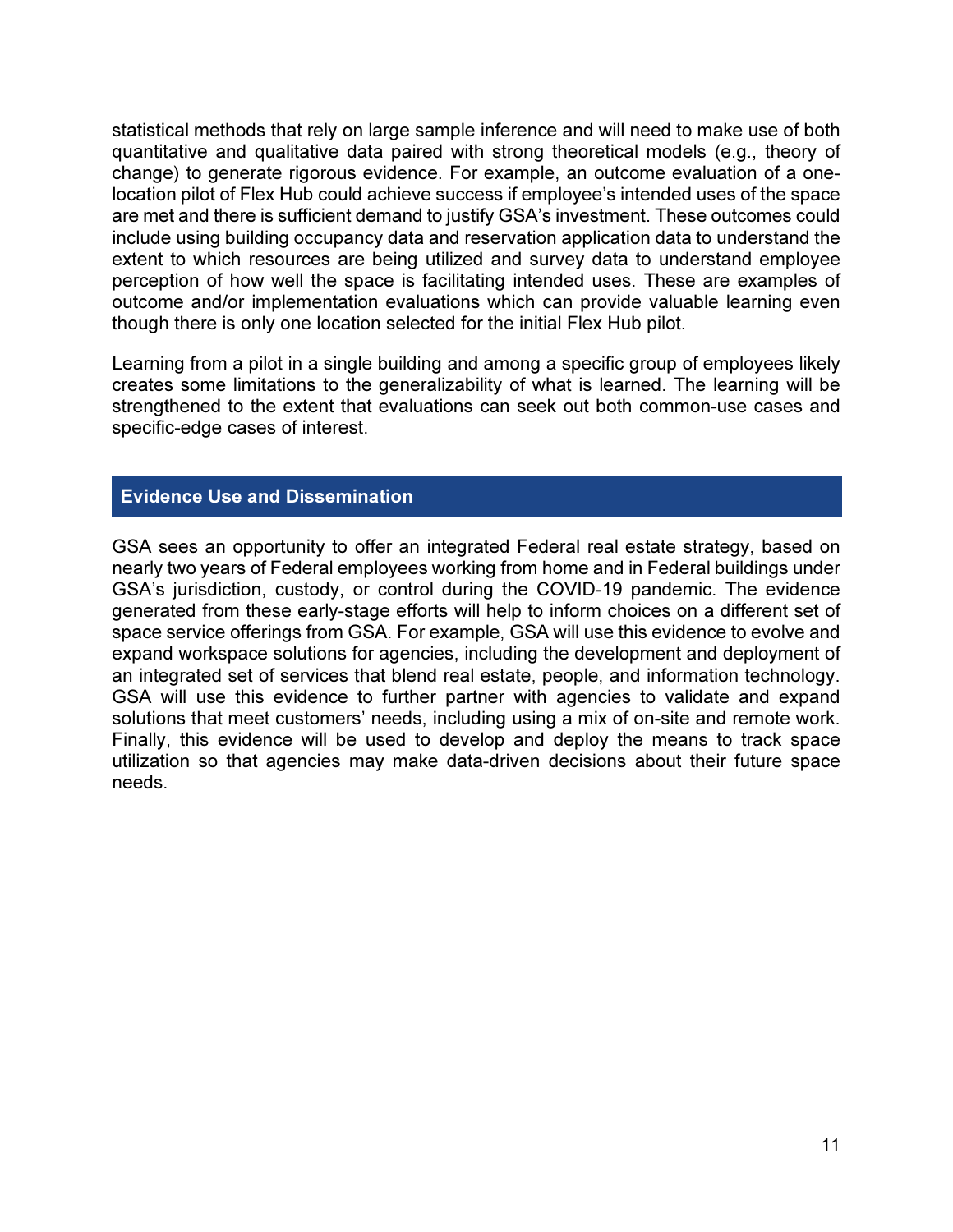### Learning Question 2: Acquisition

What strategies are most effective at increasing participation in procurement and contracting opportunities for underserved communities and small businesses?

#### **Context**

While GSA has always been strong in industry engagement, it recognizes the need to grow and expand post-award support for new contractors, especially small and disadvantaged businesses (SDBs), under its multiple-award vehicles. GSA will work with industry to develop a more robust post-award strategy to help interested contractors understand expectations, identify resources, and explore opportunities for success. GSA will coordinate with the Small Business Administration (SBA) where there are opportunities for SBA to support learning objectives.

GSA concluded it can best support the Administration's equity objectives by putting greater emphasis on means to increase equity within its governmentwide acquisitions vehicles such as the Federal Supply Schedule (FSS), governmentwide Acquisition Contracts (GWACs), and other governmentwide multiple-award contracts such as One Acquisition Solution for Integrated Services (OASIS) and OASIS Small Business (OASIS SB).

#### Strategic Objective

Aid U.S. economic growth by maximizing opportunities and minimizing barriers for small and/or underserved businesses seeking to do business with GSA.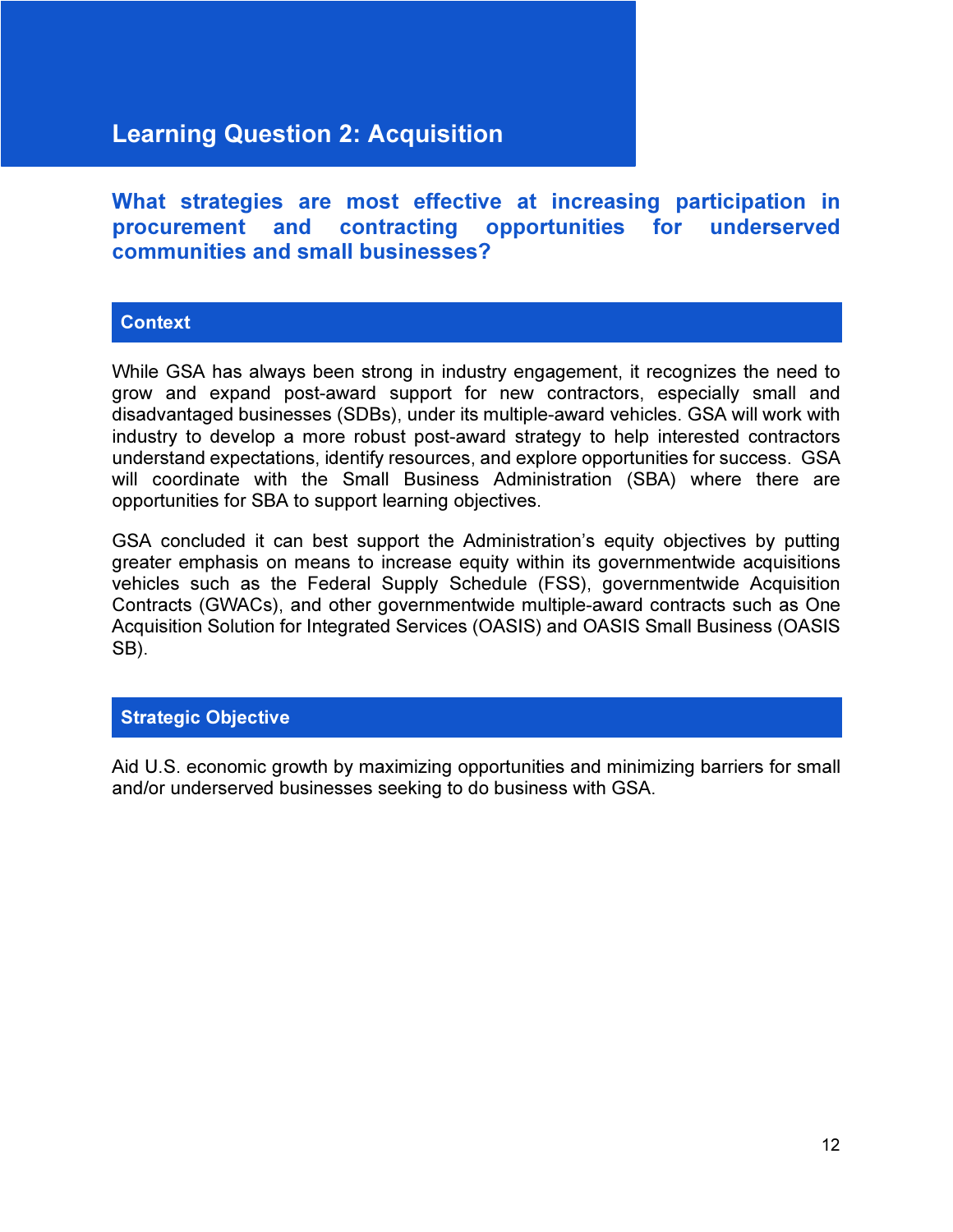### Evaluation Topic 2.1: Reducing administrative barriers

What acquisition program or policy changes can address and reduce administrative barriers for GSA customers, especially those that have a disproportionate impact on underserved communities?

#### **Overview**

GSA selected the Multiple Awards Schedule (MAS) program as the initial focus of our equity assessment. The MAS program has a long history serving as the entryway for SDBs to the public sector marketplace. The MAS program—as the government's largest commercial acquisition vehicle program—contains approximately 12,000 small businesses, of which over 5,000 are disadvantaged. The MAS program contains unique features that make it the entryway point, such as continuously open to add new small businesses, small business teaming, socio-economic set-asides, access to free eTools, ability to sell to State and local governments under certain authorities, education and outreach support and ability to grow in size while holding a single 20-year contract spanning all commercial categories of spend. The MAS program has outperformed the governmentwide small business and socio-economic goals.

#### Evaluation Questions

- Which aspects of the MAS process are most important for improving small disadvantaged business performance on MAS?
- What characteristics of small businesses are related to successfully being awarded contracts?
	- What services are most effective at supporting SDBs that struggle to win contracts when they are on Schedule?
- How can processes for small business certification be improved?

#### Case for Evaluation

As part of its equity analysis for Executive Order 13985 (Advancing Racial Equity and Support for Underserved Communities Through the Federal Government), GSA assessed its FSS, GWACs, and other governmentwide multiple award contracts such as OASIS and OASIS SB. GSA found that although underserved businesses fared better in winning GSA business than they did governmentwide, too many were not able to win task or delivery orders. Initially, GSA will focus on the MAS and improving equity outcomes for SDBs in the MAS to support the new 15-percent target for SDBs.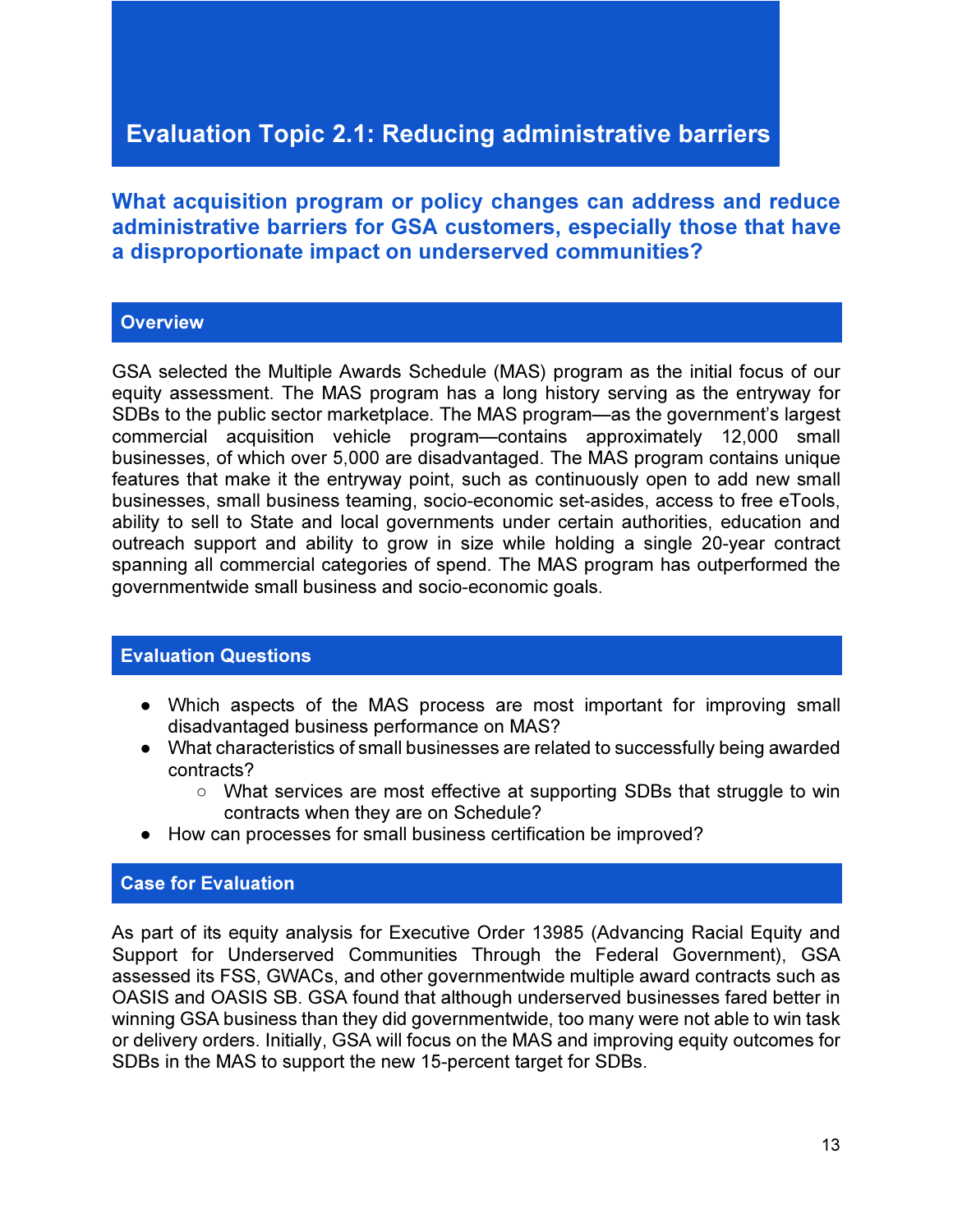#### Evaluation Approach and Timeline

● Foundational fact-finding and descriptive studies of the MAS program in FY 2022 will identify key bottlenecks where SDBs struggle in the contracting process. FY 2023 will be focused on designing interventions to reduce the identified barriers and test the interventions with impact evaluation where possible.

|                                                                     | FY 2022 |  | <b>IFY 2023</b> |                                                                                                                                                                      |  | FY 2024 |  | FY 2025 |  |  |  |  |
|---------------------------------------------------------------------|---------|--|-----------------|----------------------------------------------------------------------------------------------------------------------------------------------------------------------|--|---------|--|---------|--|--|--|--|
| <b>Evaluation Activity</b>                                          |         |  |                 | $\vert$ Q2 $\vert$ Q3 $\vert$ Q4 $\vert$ Q1 $\vert$ Q2 $\vert$ Q3 $\vert$ Q4 $\vert$ Q1 $\vert$ Q2 $\vert$ Q3 $\vert$ Q4 $\vert$ Q1 $\vert$ Q2 $\vert$ Q3 $\vert$ Q4 |  |         |  |         |  |  |  |  |
| Impact evaluation of MAS process changes to<br>improve SDB outcomes |         |  |                 |                                                                                                                                                                      |  |         |  |         |  |  |  |  |

#### Key Data and Information

Key data and information that will inform Evaluation Topic 2.1 could include:

- User research to inform supplier pain points and bottlenecks during the pre-award and post-award phases;
- Analysis of supplier administrative data to track number of number of awards and obligation, time spent in different parts of the process, bid success rates, etc.;
- Website analytics to understand user experience and website interactions;
- Other qualitative data collection activities to understand the overall supplier experience.

#### Anticipated Challenges and Solutions

While there is high-quality administrative data available to identify which businesses are more and less likely to win contracts, this data may not capture the reason why some businesses struggle. Collecting additional data may require the approval of additional information collections and using additional qualitative methods for understanding customer journeys. The GSA Office of Customer Experience and staff in the Federal Acquisition Service have the capacity to support these efforts to better diagnose procedural bottlenecks.

#### Evidence Use and Dissemination

Evidence generated from multiple contracting processes—both those designed to help small businesses get certified or on Schedule and those designed to help businesses ultimately win contracts—may reveal some common themes. By working both internally with GSA and externally with SBA, the pilots could create multi-agency solutions, for example, GSA may be able to refer SDBs to new programs identified in SBA pilots.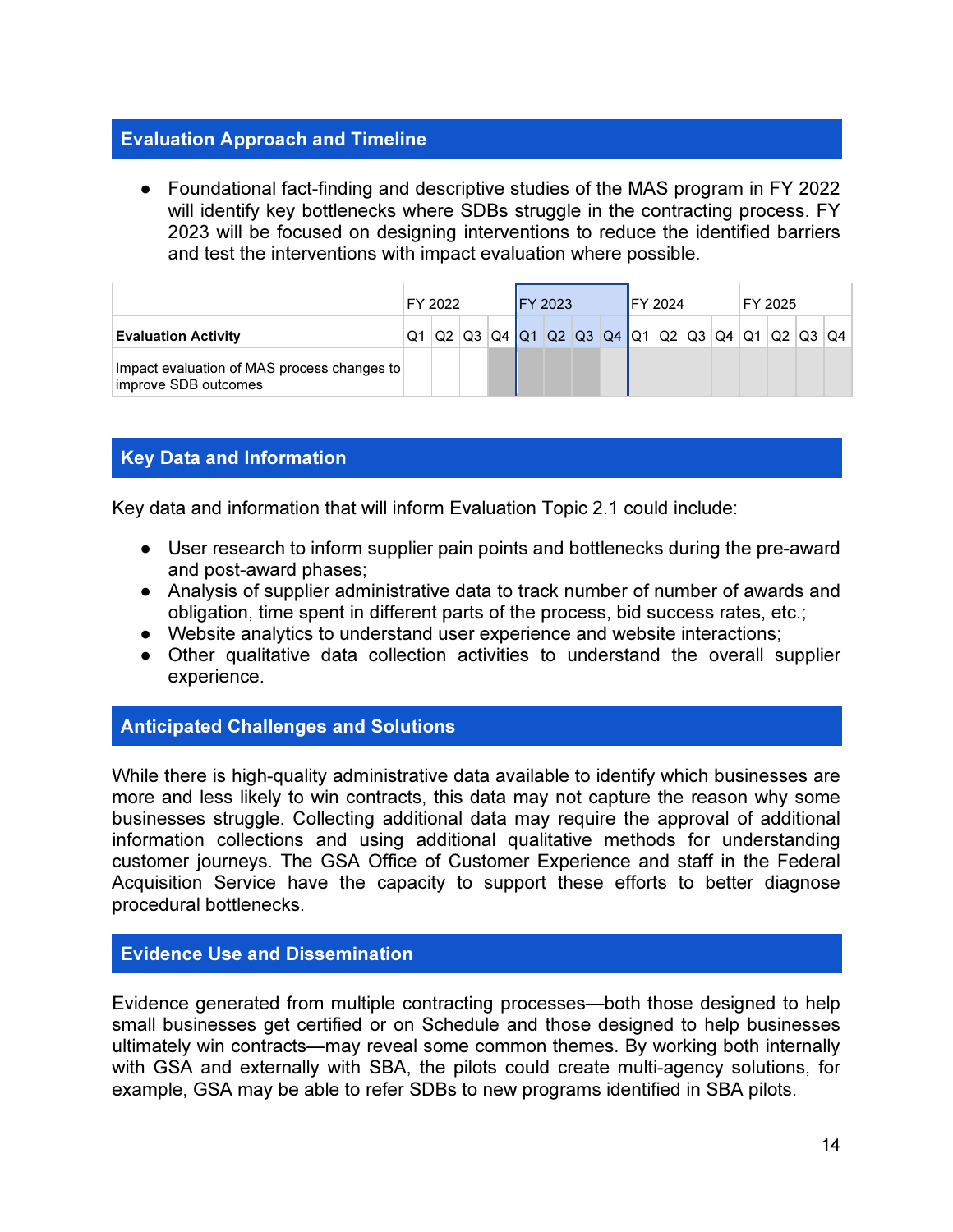### Learning Question 3: Digital Government

#### How can GSA Technology solutions support effective service delivery to the public?

#### **Context**

The GSA Technology Transformation Services (TTS) strives for a digital government that delivers for the public through trusted, accessible, and user-centered technologies. TTS helps agencies make their services more accessible, efficient, and effective with modern applications, platforms, processes, personnel, and software solutions and to empower the public with better access to Government information and resources. With a focus on unifying, improving, and standardizing the experience the public has while interacting with the Federal Government, TTS has a number of digital platforms it has developed. Evidence on how to best leverage these solutions, improve and expand the solutions and meet customer and public needs will be in direct service to GSA's Learning Agenda.

For example, TTS leads login.gov, USAGOV and US Web Design Systems. Login.gov offers users simple, secure access to online Government services. Users will be able to sign in with a single set of credentials for all participating government programs. USAGov connects people with government information more than 700 million times a year through its websites (USA.gov and USAGov en español), social media, publications, email, and phone calls to the USAGov Contact Center. And the U.S. Web Design System (USWDS) makes it easier to build accessible, mobile-friendly Government websites for the American public. Given the reach and scale of TTS offerings, further evidence on how to best leverage these services to better serve the public will be key in assisting GSA in delivering on its mission.

#### Strategic Objective

Implement inclusive, accessible, and equitable design practices that improve customer experience with technology and digital platforms.

#### Evaluation Approach and Timeline

Evaluations in FY 2023 will depend on learning from foundational fact-finding in FY 2022. These evaluations will be updated as those efforts progress. Potential areas of interest include: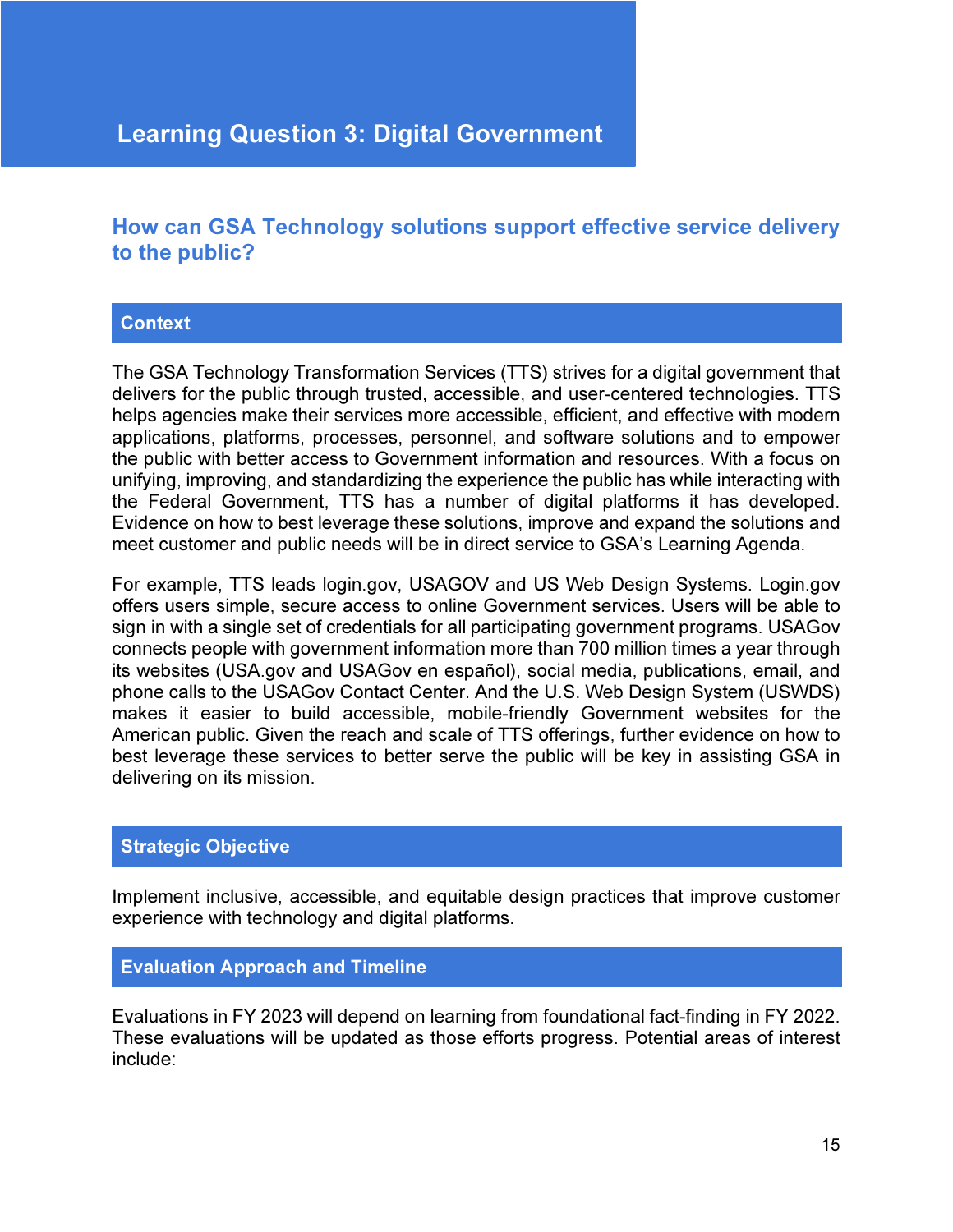- Using descriptive studies of targeted public-facing websites to identify drop-off points for interactions and testing program improvements to increase utilization and/or accessibility of public-facing websites.
- Conducting formative evaluation of website changes to increase access and usability. For example, current efforts to better understand equity concerns of identity verification through login.gov could lead to trialing improvements on a small scale to see if they solve fundamental issues.
- Understanding the effects of digitizing Federal forms on access and data integrity by embedding impact evaluation.
- Using descriptive studies and outcome evaluation to understand how vote.gov can improve access to voter information and registrations for underserved communities.

|                                                                              | FY 2022 |    |    |           |                 | FY 2023 |                                                                                       |  | FY 2024 |  | FY 2025 |                |       |  |  |
|------------------------------------------------------------------------------|---------|----|----|-----------|-----------------|---------|---------------------------------------------------------------------------------------|--|---------|--|---------|----------------|-------|--|--|
| <b>Evaluation Activity</b>                                                   | .Q1     | Q2 | Q3 | <b>Q4</b> | $\overline{Q1}$ |         | $\left  Q2 \right  Q3 \left  Q4 \right  Q1 \left  Q2 \right  Q3 \left  Q4 \right  Q1$ |  |         |  |         | Q <sub>2</sub> | Q3 Q4 |  |  |
| Descriptive study of targeted public-facing<br>websites                      |         |    |    |           |                 |         |                                                                                       |  |         |  |         |                |       |  |  |
| Formative evaluation of website changes to<br>increase access and usability. |         |    |    |           |                 |         |                                                                                       |  |         |  |         |                |       |  |  |
| Evaluation of the effects of digitizing Federal<br>forms                     |         |    |    |           |                 |         |                                                                                       |  |         |  |         |                |       |  |  |

#### Key Data and Information

Key data and information that will inform Evaluation Topic 3.1 could include:

- Website accessibility scans (and related metrics);
- Website analytics through Google Digital Analytics Program to understand how users travel through the digital ecosystem and identify possible areas for further investigation;
- Potentially creating novel measurement strategies to better understand accessibility through the lens of task completion;
- Surveys to assess knowledge of website manager and coordinators;
- User research to understand challenges to complete tasks related to high-priority websites.

#### Anticipated Challenges and Solutions

Measurement of reach and impact on the public, resulting from TTS services and offerings, will continue to pose a challenge when developing evidence moving forward. Data on user outcomes on a broad scale are not consistently collected currently and will require significant effort and resources to capture reliably. Further complicating these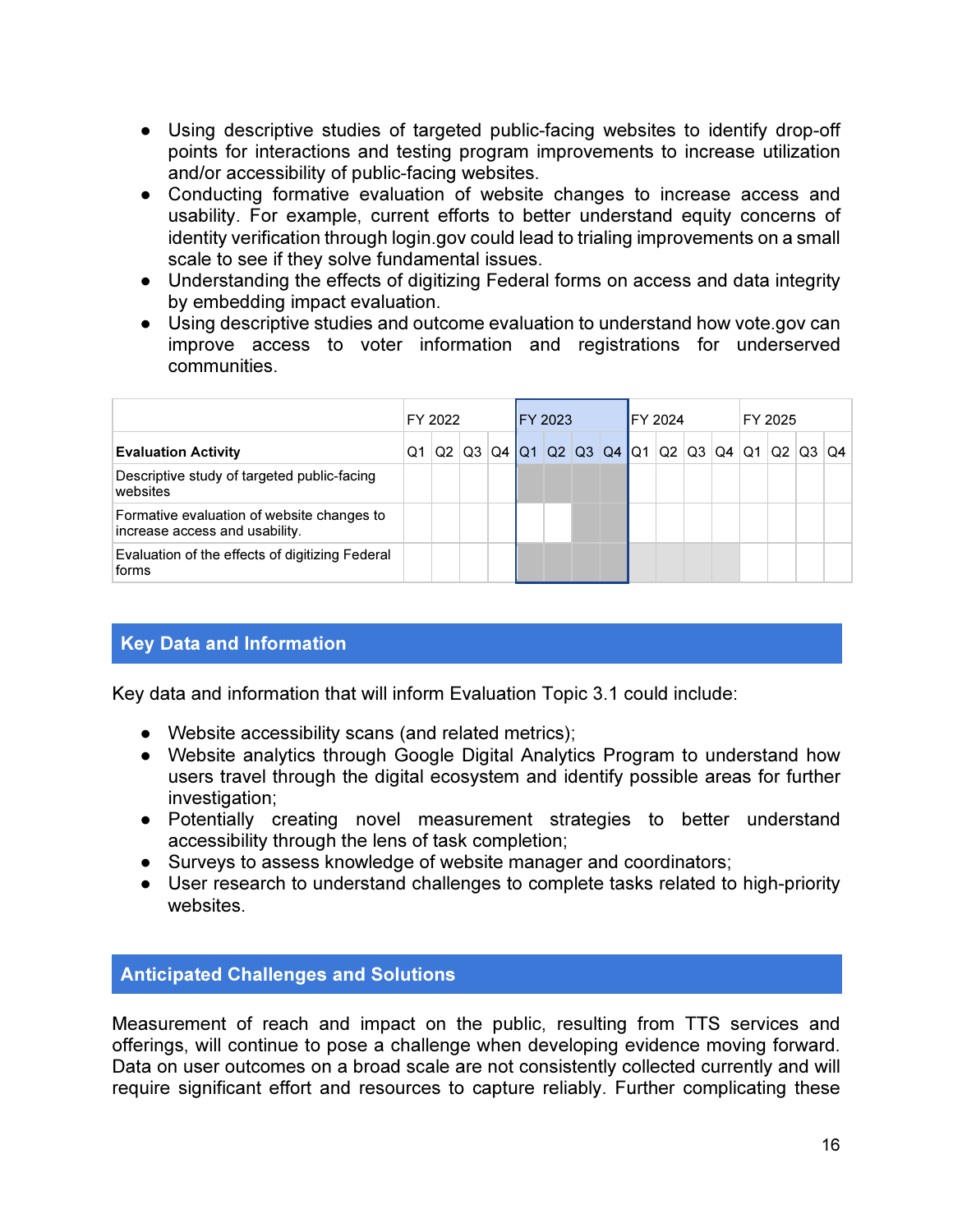efforts, such user outcomes are often one or more degrees separated from the user's contact with TTS. As GSA explores promising modifications to programs and platforms with potential to enhance impact, statutory requirements may pose some limitations inhibiting the range of possible modifications. Further, embedding evaluation into TTS offerings and outreach may require changes in terms of client engagement and operations, adding additional complexity and requiring additional capacity.

#### Evidence Use and Dissemination

Foundational fact-finding activities in FY 2022 will be used to target at least one priority evaluation in FY 2023, and GSA evaluation leads will work with TTS to outline additional evaluation activities in FYs 2024 and 2025.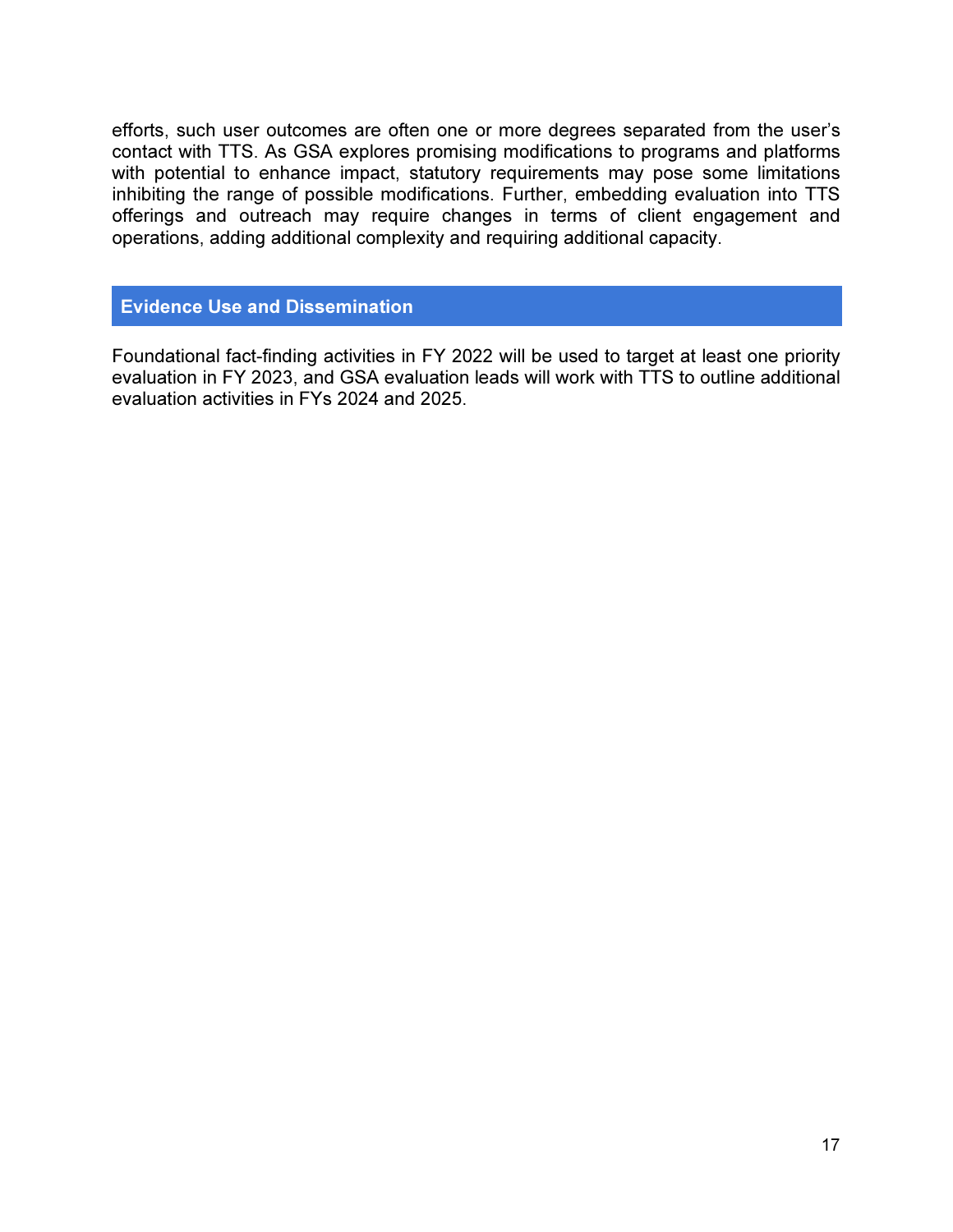What GSA programs and policies are effective at improving climate adaptation, resilience, and mitigation?

#### **Context**

The Office of Government-wide Policy's (OGP) mission is to provide innovative solutions for the future of Government. OGP helps agency partners prepare for the future of mission delivery by leveraging smart policy, analytical data, and dynamic program implementation across Government. OGP aims to be the trusted partner leading to better Government with improved citizen experiences and savings. One key aspect of this is prioritizing an understanding of climate change risks and opportunities.

This effort supports OGP's overall mission by modeling how we build and use evidence to improve internal operations and inform policy guidance across the Government. Progress will require continuing to improve the use of data for decision-making and accountability for the Federal Government, including for policymaking, innovation, oversight, and learning. OGP will use the best available science-based climate data and develop and use new data sources and tools to better inform decision making, including through risk-informed processes to identify its vulnerability to climate disruptions. High quality data will allow us to run rapid, low-cost tests and identify effective policy changes, and we will identify, prioritize, and make progress on data gaps.

In formulating policy, OGP will work to advance equitable distribution of environmental risks and benefits and to avoid actions that may lead to increased risk of adverse climaterelated outcomes, increased vulnerability to climate change, or diminished welfare, now or in the future.

#### Strategic Objective

Provide centralized services and shared solutions that promote cost savings and environmental sustainability, enabling agencies to focus on mission delivery.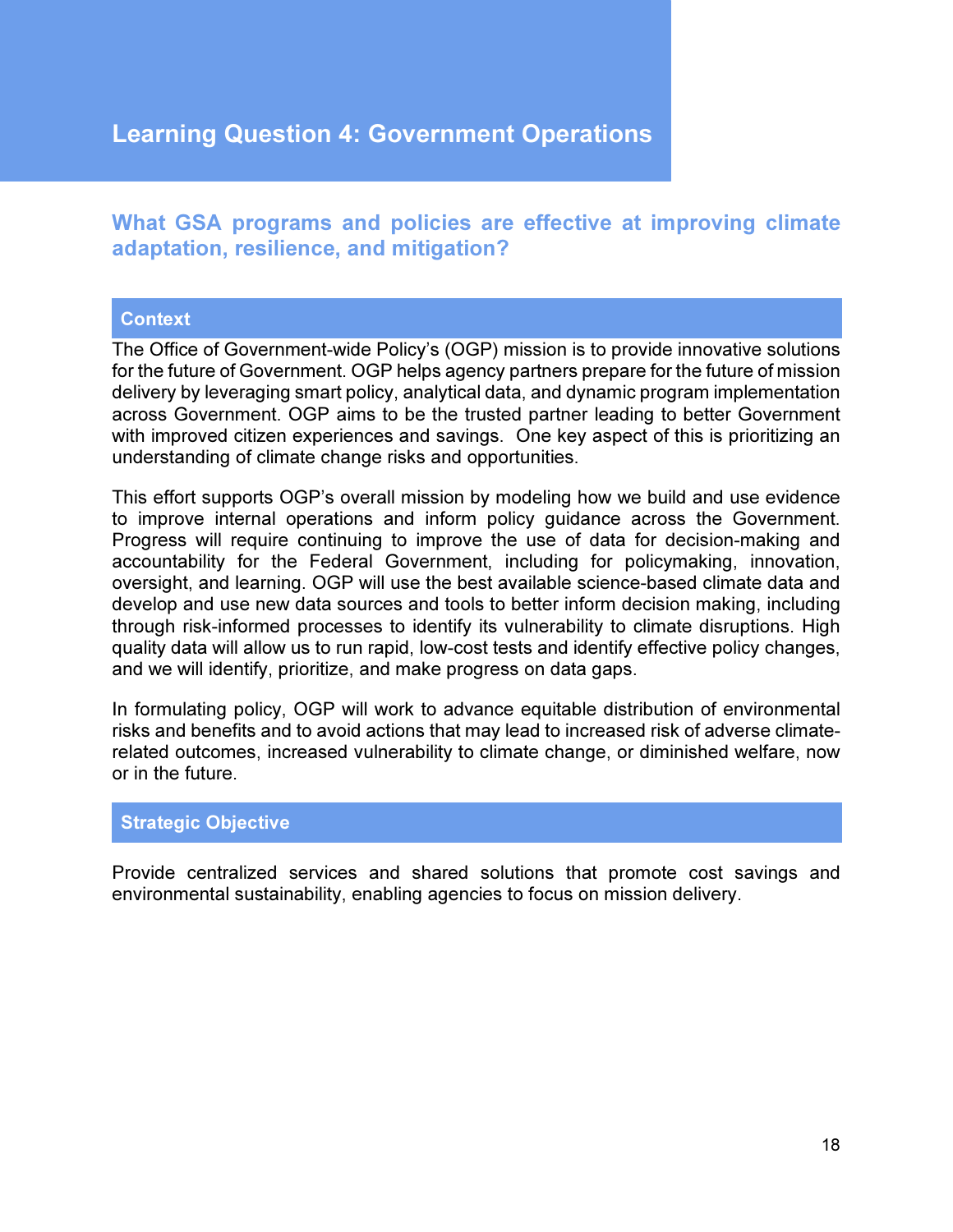### Evaluation Topic 4.1: Greening of the fleet

#### What programs or policies are effective at promoting greening of the fleet, including use of electric or other zero emission vehicles?

#### **Overview**

GSA Fleet will play a major role procuring electric vehicles (EVs) for the Federal fleet to proactively address the climate crisis. GSA is the mandatory source for executive agencies purchasing non-tactical vehicles in the United States, so it will continue to expand the available EV options for agencies to purchase. GSA's end-to-end vehicle leasing program for the Federal Government includes over 227,000 vehicles. In support of Executive Order 14008 (Tackling the Climate Crisis at Home and Abroad), GSA will continue to use the Federal Government's buying power to electrify the Federal fleet.

Given this executive order and GSA's extensive fleet operational experience and automotive industry expertise, GSA is working closely with Federal agencies in:

- $\bullet$  developing an aggressive action plan to rapidly electrify the Federal fleet;
- participating in the White House's Council on Environmental Quality steering committee and working groups to craft the best solutions for electrifying the Federal fleet and tackling charging-station infrastructure; and
- co-leading (with the U.S. Department of Energy) an interagency working group that meets monthly to tackle fleet electrification.

Currently, 35 Federal agencies have procured EVs from the GSA Fleet. These EVs include electric sedans, cargo vans, minivans, and SUVs.

#### Evaluation Approach and Timeline

GSA will identify key targets for foundational fact-finding in FY 2022. This fact-finding will be used to identify data gaps, understand customer needs and potential barriers to purchasing, leasing, and using EVs, and will investigate the physical infrastructure needed to promote EV use. The foundational fact-finding is intended to identify evaluation opportunities in FY 2023.

|                                                              |    | FY 2022 |  | <b>IFY 2023</b> |  | <b>IFY 2024</b> |  | FY 2025 |                                              |  |  |  |
|--------------------------------------------------------------|----|---------|--|-----------------|--|-----------------|--|---------|----------------------------------------------|--|--|--|
| <b>Evaluation Activity</b>                                   | Q1 |         |  |                 |  |                 |  |         | Q2 Q3 Q4 Q1 Q2 Q3 Q4 Q1 Q2 Q3 Q4 Q1 Q2 Q3 Q4 |  |  |  |
| Formative evaluation of pilots to increase the<br>use of EVs |    |         |  |                 |  |                 |  |         |                                              |  |  |  |